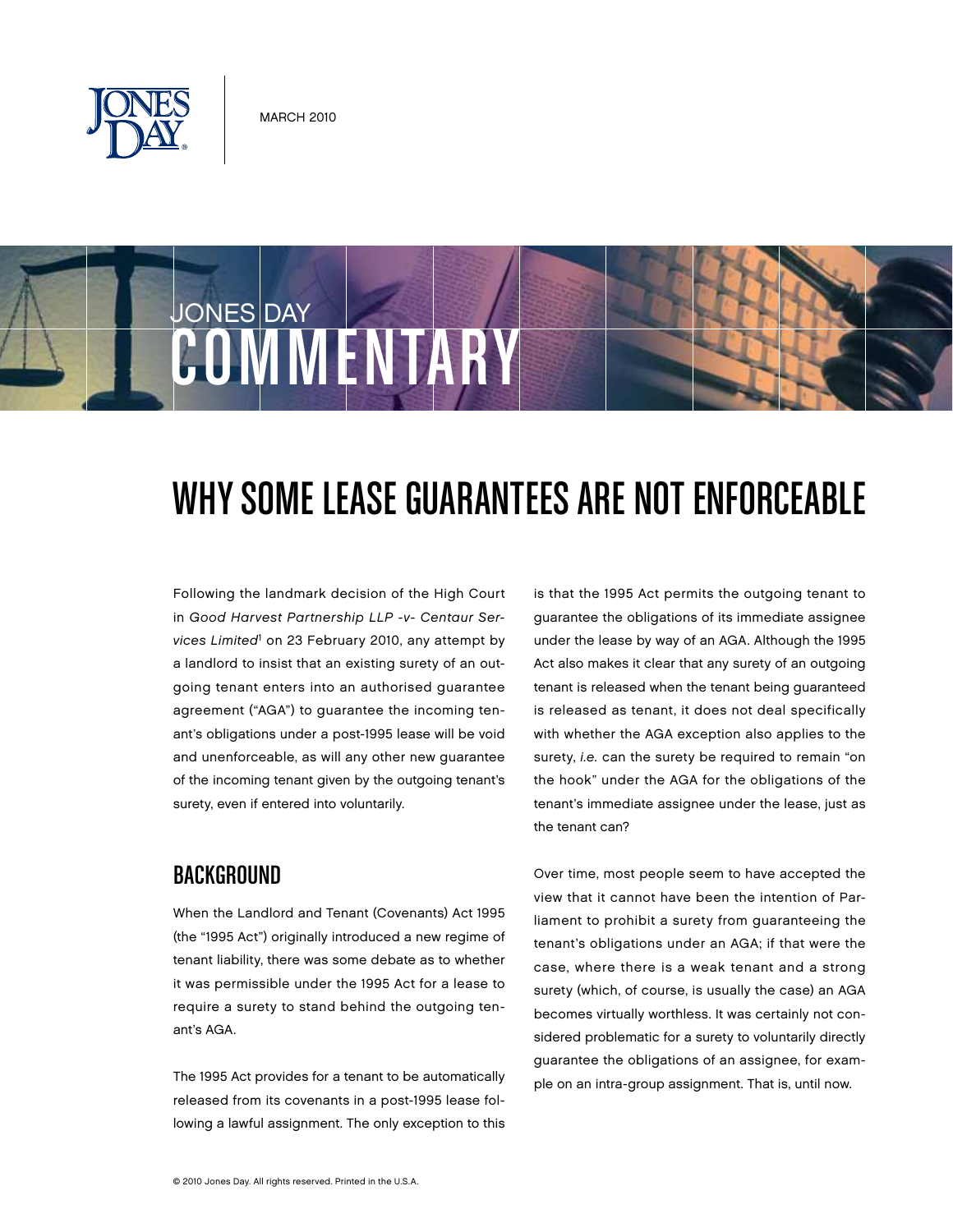# Facts

The case in question concerned a 10-year lease granted in 2001 to the tenant, Chiron CS Limited ("Chiron"), at a current rent of £245,000 per annum. The defendant, Centaur Services Limited ("Centaur"), was a party to the lease as surety for the tenant.

The lease provided that "upon or before any assignment… the Tenant making the application for licence to assign and its guarantor…shall enter into an authorised guarantee agreement."

In 2004 the lease was assigned and both the tenant, Chiron, and the surety, Centaur, entered into an AGA whereby both Chiron and Centaur covenanted with the landlord that the assignee would pay the rent and perform the tenant covenants under the lease.

The assignee subsequently failed to pay the rent and the landlord sought to recover the arrears of rent from Centaur under the terms of the AGA.

#### Decision

The High Court held that:

- Only a former tenant (and not its surety) can give an AGA.
- An existing surety for the assignor of a lease cannot give a direct guarantee for the assignee. This is the case, even if such a direct guarantee is given voluntarily. The judge quoted an example of a parent company guaranteeing a subsidiary's obligations under a lease, and wishing to transfer the lease to another subsidiary. The judge confirmed that the 1995 Act would "prevent the parent company from giving any guarantee for the second subsidiary however much it wished to and however commercially desirable that was".
- In all likelihood, an assignor's surety cannot guarantee the assignor's AGA. In Good Harvest, the surety had agreed in the AGA to guarantee the performance of the tenant

covenants by the assignee. Many leases are, however, drafted so that the surety instead guarantees the outgoing tenant's obligations under the AGA. Although a rather fine distinction, in such circumstances the assignor's surety is not giving an AGA; rather, it is guaranteeing the AGA, otherwise known as a sub-guarantee. Although, on the facts, the judge did not have to decide the point, he did say that it is not "by any means clear" that the 1995 Act permits an assignor's surety to sub-guarantee the assignor's obligations under the AGA in such a way. When considered in light of the judge's interpretation of the anti-avoidance provisions in section 25 of the 1995 Act (as discussed below), it would seem likely that any such subguarantee is also unenforceable.

The decision is principally based around section 25 of the 1995 Act and its inter-relationship with sections 16 and 24.

Section 24 provides that any surety for a tenant is released from its obligations at the same time as the tenant is released from its obligations. In other words, the judge said, any obligations undertaken by a person as surety for a tenant come to an end on the assignment of the lease.

Section 16 provides that a tenant can give a guarantee for an assignee (i.e. an AGA), but there is no equivalent provision dealing with sureties. Section 16 represents an exception to a general prohibition against the obligations of the tenant or its surety continuing after a lawful assignment. The court took the view that, had Parliament intended a tenant's surety to be able to guarantee the obligations of an assignee, it could have been expected to say so explicitly.

Section 25 provides that any "agreement relating to a tenancy is void to the extent that it would apart from this section have effect to exclude, modify or otherwise frustrate the operation of any provision of" the 1995 Act. Section 25 was described in Avonridge Property co Ltd -v- Mashru<sup>2</sup> as "a comprehensive anti-avoidance provision" which is "to be interpreted generously, so as to ensure that the operation of the 1995 Act is not frustrated, either directly or indirectly". In Good Harvest, the judge found that if a surety is required to enter into a further guarantee when the lease is assigned, that further guarantee can fairly be said to "frustrate the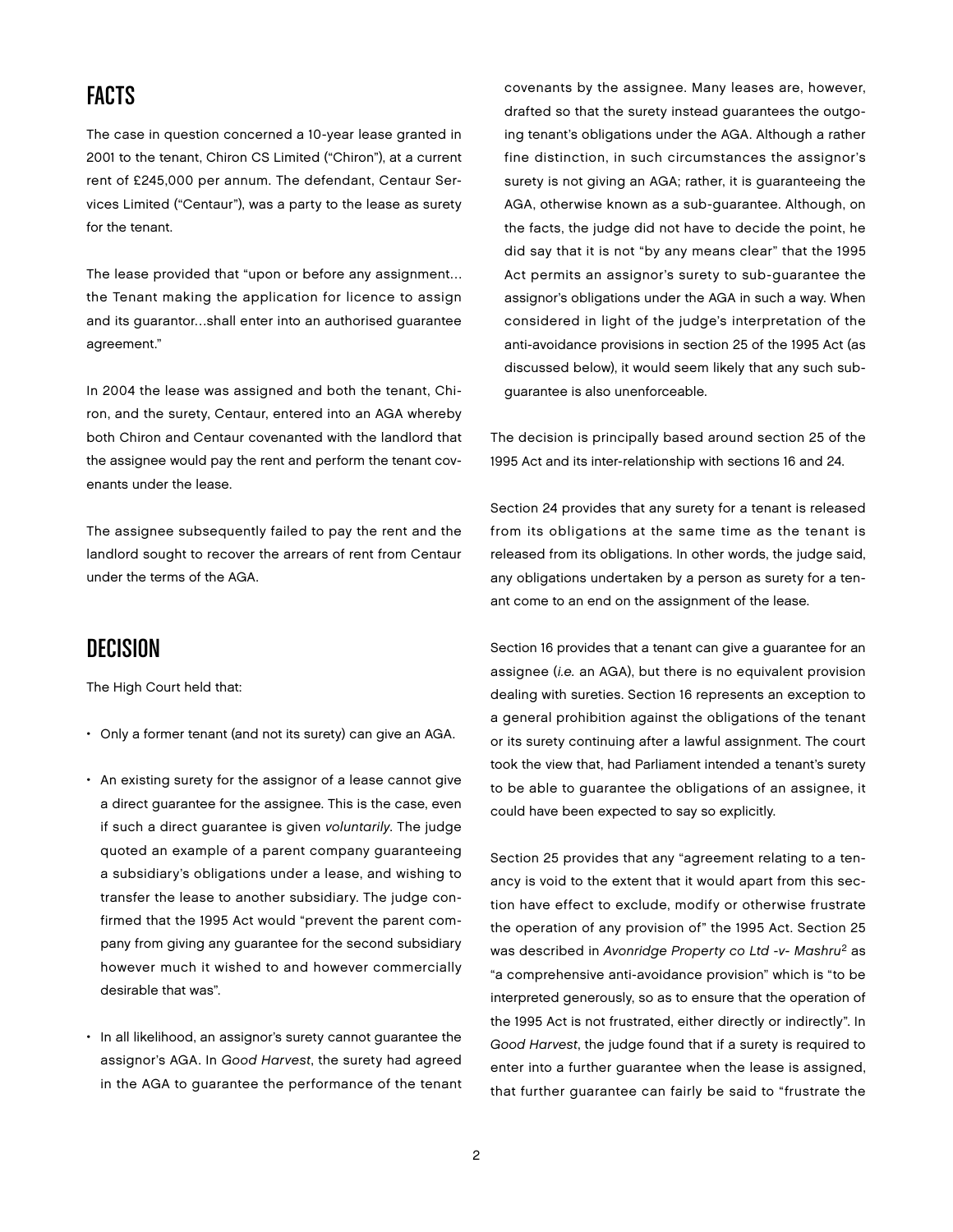operation of any provision of" the 1995 Act, in that it would, if valid, impose on the surety obligations equivalent to those from which section 24 was designed to secure his release.

### **CONSEQUENCES**

For landlords, the consequences of the court's decision are as follows:

- If a post-1995 lease has been assigned and a guarantee of the assignee's lease obligations has been given by the surety of a former tenant (either under an AGA or as a direct guarantee), then that guarantee is now unenforceable.
- If, as is more common, the surety has guaranteed the former tenant's AGA (a sub-guarantee, as referred to above), then it is still arguable that the guarantee is valid, although this is unlikely to be the case. Only a future court case will decide for certain.
- Going forward, landlords may well be reluctant to accept a weak or newly constituted tenant with a strong surety, bearing in mind the likely inability to ensure that the strong surety remains on the hook after assignment of the lease.
- Where a tenant with a surety seeks landlord's consent to assign the lease, the landlord will need to be more careful in considering this. Firstly, without the benefit of its surety, the security given by the outgoing tenant's AGA will be much weaker that would have been thought previously. Secondly (as explained above), it may well be reasonable for the landlord to reject a weak incoming tenant with a strong surety.
- Consideration will need to be had to the drafting of any standard form lease. Any wording requiring the surety of an outgoing tenant to give an AGA or a direct guarantee for the incoming tenant will not now be effective. Care should be taken, however, in amending these provisions, as the decision in Good Harvest may be overturned in the future (leave to appeal has been granted). For the

time being, it is worth changing to or retaining drafting that requires a surety to guarantee any AGA given by the outgoing tenant, although as explained above even this wording may not work going forward.

• Where the landlord has the benefit of an AGA given by both a former tenant and a surety and the current tenant is in arrears, for the time being we would recommend that a Section 17 notice is still served on both parties within the requisite six-month period, as Good Harvest was a first instance decision that may be overturned in the future. Please bear in mind, however, that if the former tenant or its surety does pay the arrears due under a section 17 notice, it will be entitled to claim an overriding lease under section 19 of the 1995 Act.

For tenants, the consequences of the court's decision may not necessarily be positive:

- A weak or newly constituted tenant will find it more difficult to take/assign a lease.
- Tenants will need to think carefully when offering a parent company guarantee in circumstances where they may want to assign the lease intra-group in the future. Thought needs to be had as to whether there is any other company of suitable financial strength within the group that could stand as surety for any group assignee, as the original surety will not be able to do so. Leases are often drafted so as to prohibit group assignments unless a package of equivalent financial strength is on offer, which may not be possible if the strongest group company is offered as surety under the original lease.

Any surety of a former tenant who has given any guarantee for a period after the tenant has assigned the lease and has already paid out under that guarantee may now try to bring an action against the landlord for reimbursement on the basis that payment was made under a mistake of law<sup>3</sup>. Certainly, going forward, such sureties should look carefully at the terms of their guarantee before making any payment under it.